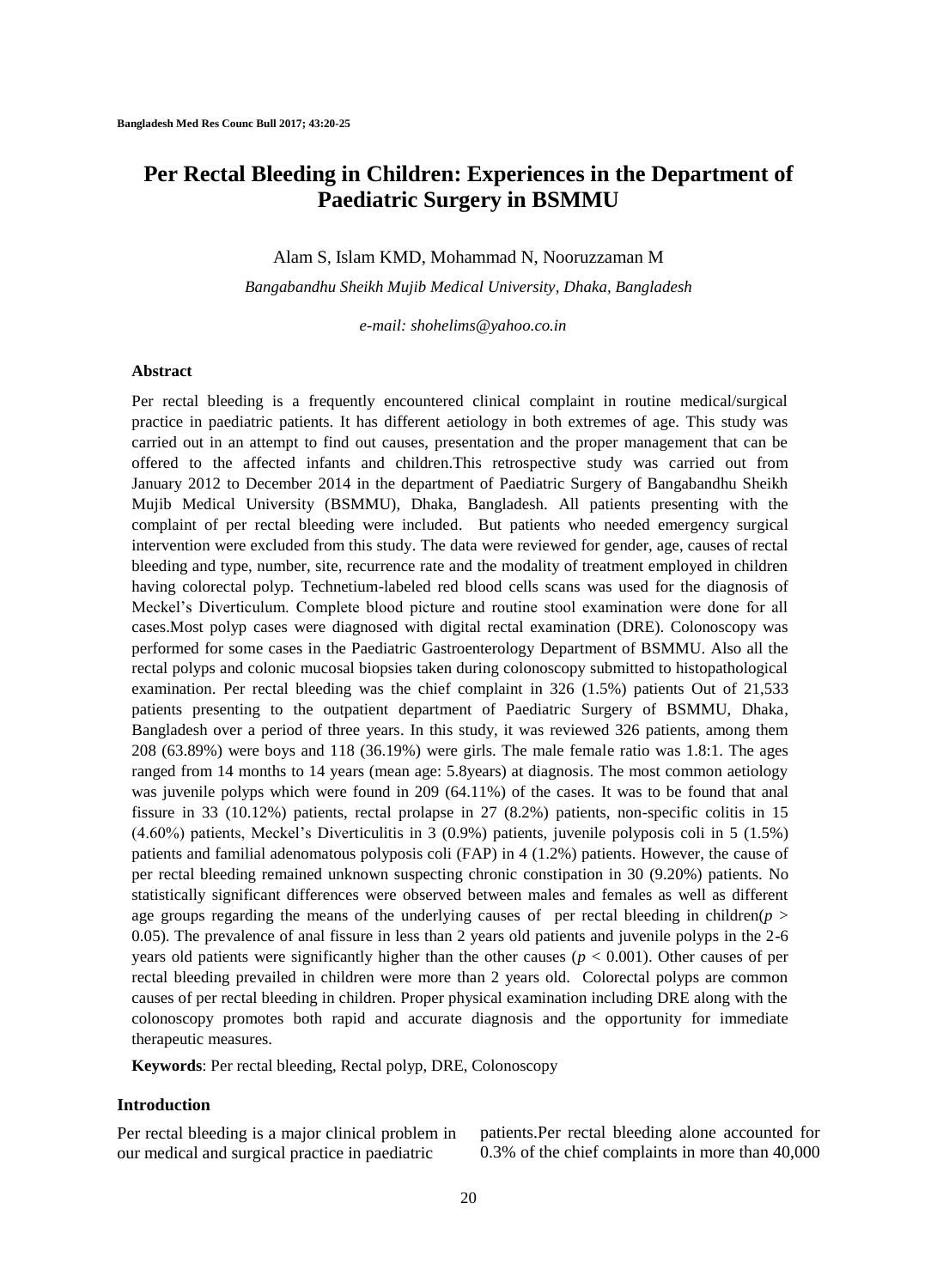patients present to a major urban emergency department.<sup>1</sup> Another study suggested that there were 23,383 paediatric discharges with the diagnosis of gastrointestinal bleeding account for 0.5% of all discharges. The highest incidence of gastrointestinal bleeding was attributable to cases coded as blood in stool (17.6 per 10,000 discharges).<sup>2</sup> Most of the general practitioners do not have much appreciation regarding the aetiologies and management modalities of per rectal bleeding in paediatric age group. This may explain the mismanagement of this problem. Per rectal bleeding in infants and children is commonly encountered in clinical practice, although its epidemiology has not been well evaluated.3.4 The aetiology of per rectal bleeding in children is different from that in adults. The causes are usually simple and need little or no treatment e.g. anal fissure, juvenile polyps but sometimes it may present as more serious and threatening conditions e.g. intussusception, midgut volvulus, Meckel's diverticulum and peptic ulcer disease.4,5 Chronic cases of minor per rectal bleeding produces significant anemia. Accordingly, detection and localization of the aetiology is an important part in the management of these children. A carefully taken history, proper and complete examination of the perianal region, DRE and routine stool examination can find out the most common causes of per rectal bleeding among paediatric patients.<sup>4,5</sup> More advanced diagnostic techniques e.g. endoscopy, radiology, technetium-labeled red blood cells scans and angiography are used for the diagnosis of more difficult cases.

## **Materials and Methods**

In this study, it was reviewed 326 children with per rectal bleeding from January 2012 to December 2014, who were managed in the Paediatric Surgery Department of BSMMU, Dhaka, Bangladesh.

All patients presented with per rectal bleeding for variable period, ranging from seven days to two years. Along with per rectal bleeding some also complaints of something coming out per rectally during defecation which spontaneously go within the anal canal, some complain of pain during defecation, some complain of occasional diarrhea or constipation. It was excluded those who needed emergency surgical intervention as there is no facilities for emergency operations in Paediatric Surgery Department of BSMMU. Proper history was taken and all patients were clinically examined including DRE. Complete blood picture and routine stool examination done for all the case.

In case of rectal polyp, polypectomy was done under general anaesthesia as a day case procedure and the polyp was sent for histopathology.

In cases where no polyps were detected using DRE, empirical management provided with the provisional diagnosis of suspected infectious colitis secondary to Gram- negative bacteria and/or entamoeba histolytica. The treatment regime offered consisted of metronidazole combined with or without nalidixic acid for a period of 7 to 14 days. Results of routine stool examination were recorded and assessed. In cases treated on empirical basis and still continue to have persistent per rectal bleeding, colonoscopy was undertaken.

For juvenile polyposis coli, most of the polyps found in rectum and sigmoid colon, so subtotal colectomy with or without colostomy or ileostomy was performed initially. For recurrence, two patients required pancolectomy with ileoanal anastomosis with covering proximal ileostomy. For FAP pancolectomy with ileoanal anastomosis with covering proximal ileostomy were performed.

All these operations done under general anaesthesia after admitting these patients in our department. Proper family history were taken. Colonoscopy were performed of those patients suffering from Juvenile polyposis coli and FAP and proper counseling were done before operation.

These patients were followed-up in the outpatient department in follow-up protocol. Three (0.9%) patients were submitted to explorative laparotomy that showed a broad base bleeding Meckel's diverticulum for which a wedge resection with a primary closure was undertaken.

The study detected 33 cases of anal fissure which were managed successfully by giving stool softener and rectal ointment. Child with rectal prolapse first treated with changes of dietary habit along with stool softener. Most of the child improved by medical treatment. Only 5(18.5%) child required Thiersch's procedure.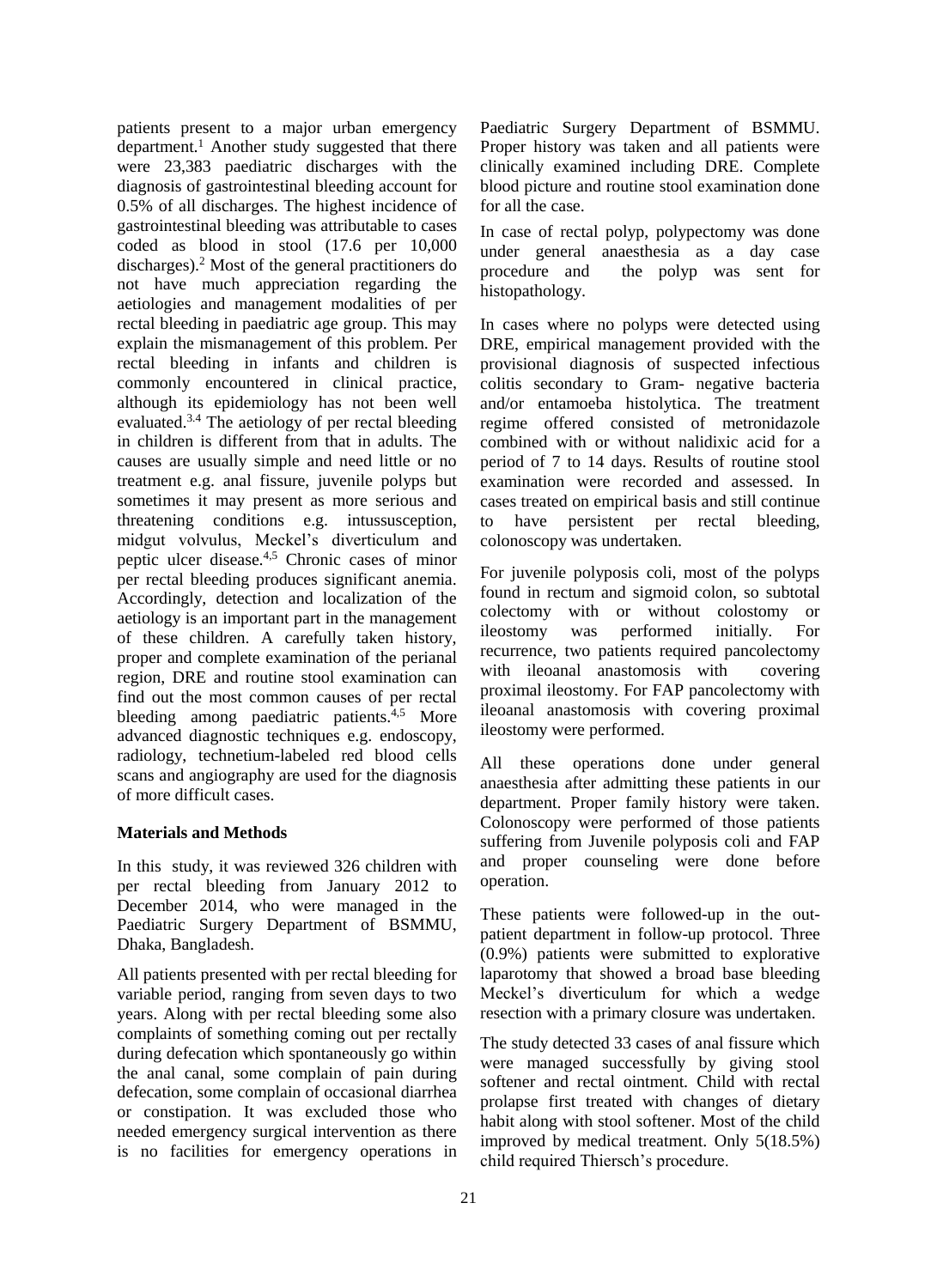All the patients were categorized into four age groups of less than 2, 2-6, 6-10, and 10-14 years old. Age, sex, causes of rectal bleeding and type, number, site, recurrence rate and the modality of treatment employed in children having colorectal polyp were collected and analyzed.

Data were analysed using the SPSS software (version12.0). Statistical differences between the parameters were tested using Chi-square test. The results were expressed as mean±SD and proportions as appropriate

#### **Results**

Per rectal bleeding was identified as the chief complaint in 326 (1.5%) patients out of 21,533 patients presented to the out-patient department of Paediatric Surgery of BSMMU, Dhaka, Bangladesh over a three year period

In this study, it was reviewed 326 patients, among them 208 (63.89%) were boys and 118 (36.19%) were girls. The male: female ratio was 1.8:1. The ages ranged from 14 months to 14 years (Mean  $\pm$  SD- 5.81  $\pm$  3.02) at diagnosis. (table I).

**Table I:** Demographic profile of the per rectal bleeding in children (n=326)

|             | Frequency | Percentage (%)                         |  |
|-------------|-----------|----------------------------------------|--|
| Age (years) |           |                                        |  |
| $\lt 2$     | 55        | 16.9                                   |  |
| $2 - 6$     | 180       | 55.2                                   |  |
| $6 - 10$    | 58        | 17.8                                   |  |
| $10 - 14$   | 33        | 10.1                                   |  |
| $Mean + SD$ |           | $5.81 \pm 3.02$ (15 months – 14 years) |  |
| <b>Sex</b>  |           |                                        |  |
| Male        | 208       | 63.8                                   |  |
| Female      | 118       | 36.2                                   |  |

The most common aetiology was Juvenile polyps which were found in 209 (64.11%) of the cases. Anal fissure was diagnosed in 33(10.12%) patients, rectal prolapse in 27 (8.2%) patients, non-specific colitis in 15 (4.60%) patients, Meckel's Diverticulitis in 3 (0.9%) patients, Juvenile polyposis coli in 5 (1.5%) patients and FAP in 4 (1.2%) patients. However, the cause of per rectal bleeding remained unknown suspecting chronic constipation in 30 (9.20%) patients.No statistically significant differences were observed between males and females as well as different age groups regarding the means of the underlying causes of per rectal bleeding in children (*p* > 0.05). (table II)

**Table II:** Aetiology of the per rectal bleeding in children  $(n=326)$ 

| <b>Aetiology</b>                                    | <b>Total</b>   | Male<br>$(n=208)$ | Female<br>$(n=118)$ | $p-$<br>value |
|-----------------------------------------------------|----------------|-------------------|---------------------|---------------|
| Juvenile polyp                                      | 209            | 134 (64.1)        | 75 (35.9)           | 0.876         |
| Anal fissure                                        | 33             | 21(63.6)          | 12 (36.4)           | 0.983         |
| Rectal prolapse                                     | 27             | 18 (66.7)         | 9(33.3)             | 0.747         |
| Non-specific colitis                                | 15             | 9(60.0)           | 6(40.0)             | 0.754         |
| Juvenile poliposis<br>coli                          | 5              | 3(60.0)           | 2(40.0)             | 0.858         |
| Familial<br>adenomatous<br>polyposis coli           | $\overline{4}$ | 3(75.0)           | 1(25.0)             | 0.639         |
| Meckel's<br>diverticulitis                          | 3              | 2(66.7)           | 1(33.3)             | 0.917         |
| Unknown cause<br>suspecting chronic<br>constipation | 30             | 18 (60.0)         | 12(40.0)            | 0.649         |
| Total                                               | 326            | 208 (63.8)        | 118 (36.2)          |               |

The prevalence of anal fissure in less than 2 years old patients and juvenile polyps in the 2-6 years old patients were significantly higher than the other causes  $(p < 0.001)$ . Other causes of per rectal bleeding prevailed in children were more than 2 years old ( table 3).

Table III: Per rectal bleeding in children in different age group  $(n=326)$ 

| Aetiology            | Age (years) |                                         |                    |         |                         |
|----------------------|-------------|-----------------------------------------|--------------------|---------|-------------------------|
|                      | $\lt 2$     | $2 - 6$                                 | $6 - 10$           | 10-14   | $\boldsymbol{p}$        |
| Juvenile polyp       | 25(12.0)    | 143(68.4)                               | 30(14.4) 11(5.3)   |         | ${<}0.001$ <sup>s</sup> |
| Anal fissure         | 20(60.6)    | 7(21.2)                                 | 4 (12.1)           | 2(6.1)  | $< 0.001$ s             |
| Rectal prolapse      | 4(14.8)     | 10(37.0)                                | $7(25.9)$ 6 (22.2) |         | 0.060                   |
| Non-specific colitis | 1(6.7)      | 5(33.3)                                 | 3(20.0) 6(40.0)    |         | 0.001 <sup>s</sup>      |
| Juvenile             | 0(0.0)      | 0(0.0)                                  | 3(60.0) 2(40.0)    |         | 0.004 <sup>s</sup>      |
| polyposis coli       |             |                                         |                    |         |                         |
| Familial             | 0(0.0)      | 2(50.0)                                 | 1(25.0)            | 1(25.0) | 0.635                   |
| adenomatous          |             |                                         |                    |         |                         |
| polyposis coli       |             |                                         |                    |         |                         |
| Meckel's             | 0(0.0)      | 2(66.7)                                 | 1(33.3)            | 0(0.0)  | 0.729                   |
| diverticulitis       |             |                                         |                    |         |                         |
| Unknown cause        | 5(16.7)     | 11(36.7)                                | 9(30.0) 5(16.7)    |         | 0.101                   |
| suspecting chronic   |             |                                         |                    |         |                         |
| constipation         |             |                                         |                    |         |                         |
| Total                |             | 55 (16.9) 180(55.2) 58 (17.8) 33 (10.1) |                    |         |                         |

Polyps were diagnosed by DRE in 188(86.24%) patients and by colonoscopic examination in 30 (13.76%) patients. A single polyp was present in 168 (77.06%) patients, whereas two or more than two were present in 50 (22.94%) patients. In 192 (88.07%) patient's polyps were located in the rectum, 17 (7.80%) patients in the sigmoid colon, 5(2.29%) patients in both rectum and sigmoid colon, 3(1.38%) patients in the rectum, sigmoid and transverse colon and 1(0.46%) patients in the rectum, sigmoid and ascending colon.Surgical polypectomy was performed in 188 (86.24%) patients. Successful colonoscopic removal was accomplished in 21 (9.63%) patients among the 30, diagnosed by colonoscopy. Initially subtotal colectomy with or without colostomy or ileostomy was done in five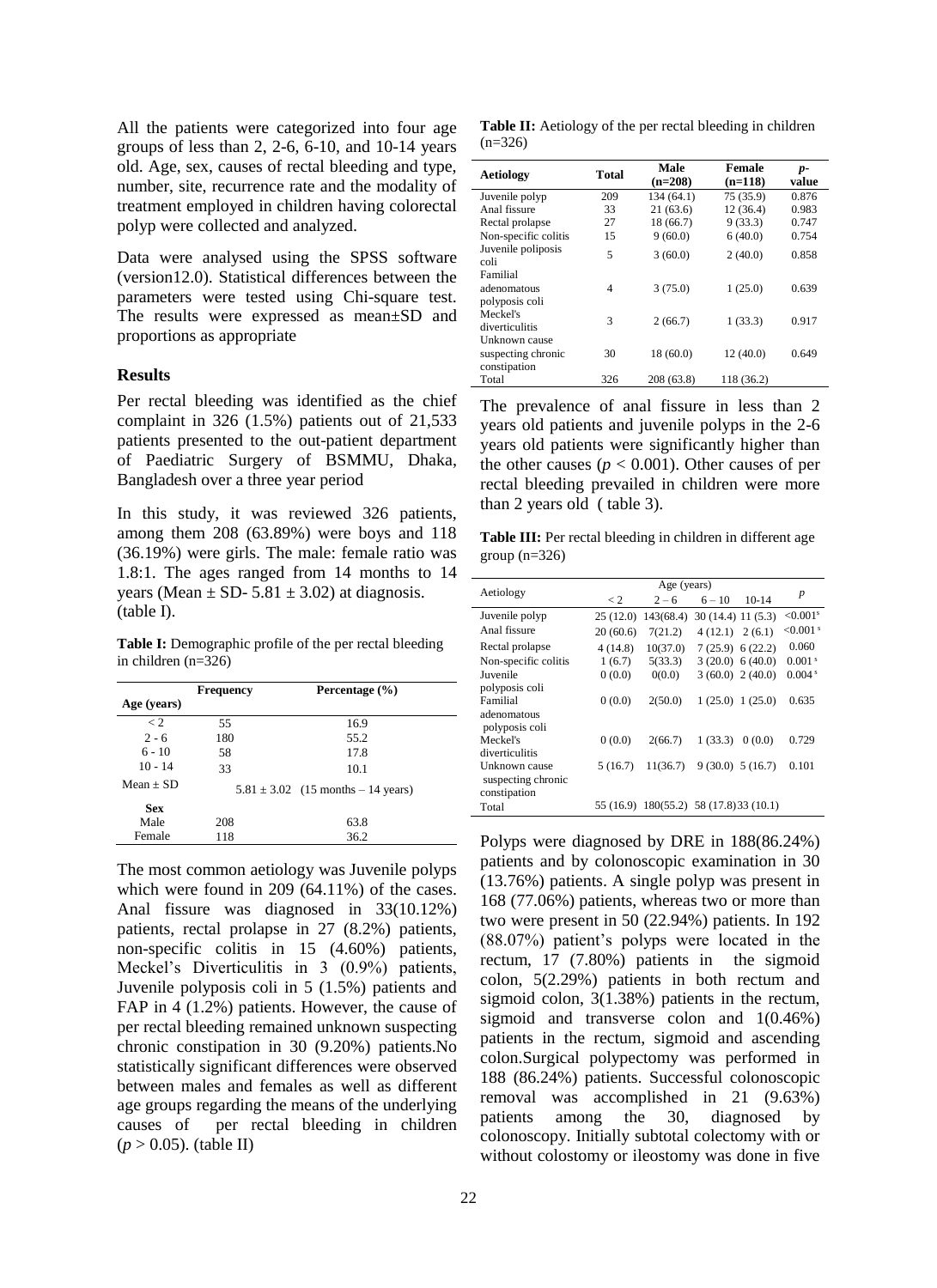patients with Juvenile polyposis coli. But due to recurrence two patients underwent pancolectomy with ileoanal anastomosis with covering proximal ileostomy. It was performed pancolectomy with ileoanal anastomosis with covering proximal ileostomy in four patients having FAP. Recurrence was observed in 13 (6.22%) patients with juvenile polyp, in two (40%) patients in juvenile polyposis coli. (table IV)

| <b>Particulars</b> |                                                                          | <b>Frequency</b> | Percentage<br>$(\%)$ |
|--------------------|--------------------------------------------------------------------------|------------------|----------------------|
| Type               | Juvenile Polyp                                                           | 209              | 95.87                |
|                    | Juvenile Polyposis Coli                                                  | 5                | 2.29                 |
|                    | Familial Adenomatous Polyposis Coli (FAP)                                | 4                | 1.84                 |
| Site               | Rectum                                                                   | 192              | 88.07                |
|                    | Sigmoid Colon                                                            | 17               | 7.80                 |
|                    | Rectum and Sigmoid Colon                                                 | 5                | 2.29                 |
|                    | Rectum, Sigmoid Colon and Transverse Colon                               | 3                | 1.38                 |
|                    | Rectum, Sigmoid Colon and Ascending Colon                                |                  | 0.46                 |
| Number             | Single                                                                   | 168              | 77.06                |
|                    | More than one                                                            | 50               | 22.94                |
| Detection          | Digital per rectal                                                       | 188              | 86.24                |
| of polyp           | Colonoscopy                                                              | 30               | 13.76                |
| Procedure          | Surgical polypectomy                                                     | 188              | 86.24                |
| of removal         | Colonoscopically                                                         | 21               | 9.63                 |
|                    | Subtotal Colectomy with or without colostomy or ileostomy                | 3                | 1.38                 |
|                    | Pancolectomy with ileoanal anaestomosis with covering proximal ileostomy | 6                | 2.75                 |
| Recurrence         | Juvenile Polyp                                                           | 13               | 6.22                 |
|                    | Juvenile Polyposis Coli                                                  | 02               | 40                   |

**Table IV:** Colorectal polyp- in 218 children

It could not be performed full colonoscopic evaluation in all patients with multiple polyps in this series.

#### **Discussion**

The presence of per rectal bleeding is a major health problem in children. Per rectal bleeding alone accounted for 0.3% of the chief complaints in more than 40,000 patients present to a major urban emergency department.<sup>1</sup> Another study suggested that there were 23,383 paediatric discharges with the diagnosis of gastrointestinal bleeding account for 0.5% of all discharges. The highest incidence of gastrointestinal bleeding was attributable to cases coded as blood in stool  $(17.6 \text{ per } 10,000 \text{ discharges}).$ <sup>2</sup> It can cause stress and panic for parents, babysitters, and even physicians. Previous studies have demonstrated that per rectal bleeding in most infants and children is a benign and self-limiting condition usually requiring no treatment or one that can be managed by supportive care.<sup>7-9</sup> The fact that a aetiologies of pediatric per rectal bleeding vary among different geographical regions and ethnic groups necessitate the investigation of the epidemiology and characteristics of this disorder in each region.

In one of the largest studies, per rectal bleeding was the chief complaint in 0.3% of more than 40,000 patients attending to Texas Children's Emergency Department between July 2009 to June  $2010<sup>1</sup>$  Whereas in this study, rectal bleeding was identified as the chief complaint in 326 (1.5%) patients out of 21,533 patients presented to the outpatient department of Paediatric Surgery of BSMMU, Dhaka, Bangladesh over a three years period.

In this study, the causes of rectal bleeding were juvenile polyps, anal fissure, rectal prolapse, non-specidfic colitis, meckel's diverticulitis, juvenile polyposis coli, FAP and unknown causes suspecting chronic constipation. The aetiologies of per rectal bleeding in our series varied significantly with previous per rectal bleeding reports.<sup>7,8,10,11</sup> Most previous reports have shown that constipation with fissure formation was the most common cause for per rectal bleeding in toddlers and school-age children.7,8,11 Hillemeier and coworkers demonstrated that anal fissure and infectious diarrhea were the most common causes of per rectal bleeding in neonates, toddlers and schoolage children.<sup>9</sup> In this study, anal fissure was significantly high below the two years old child.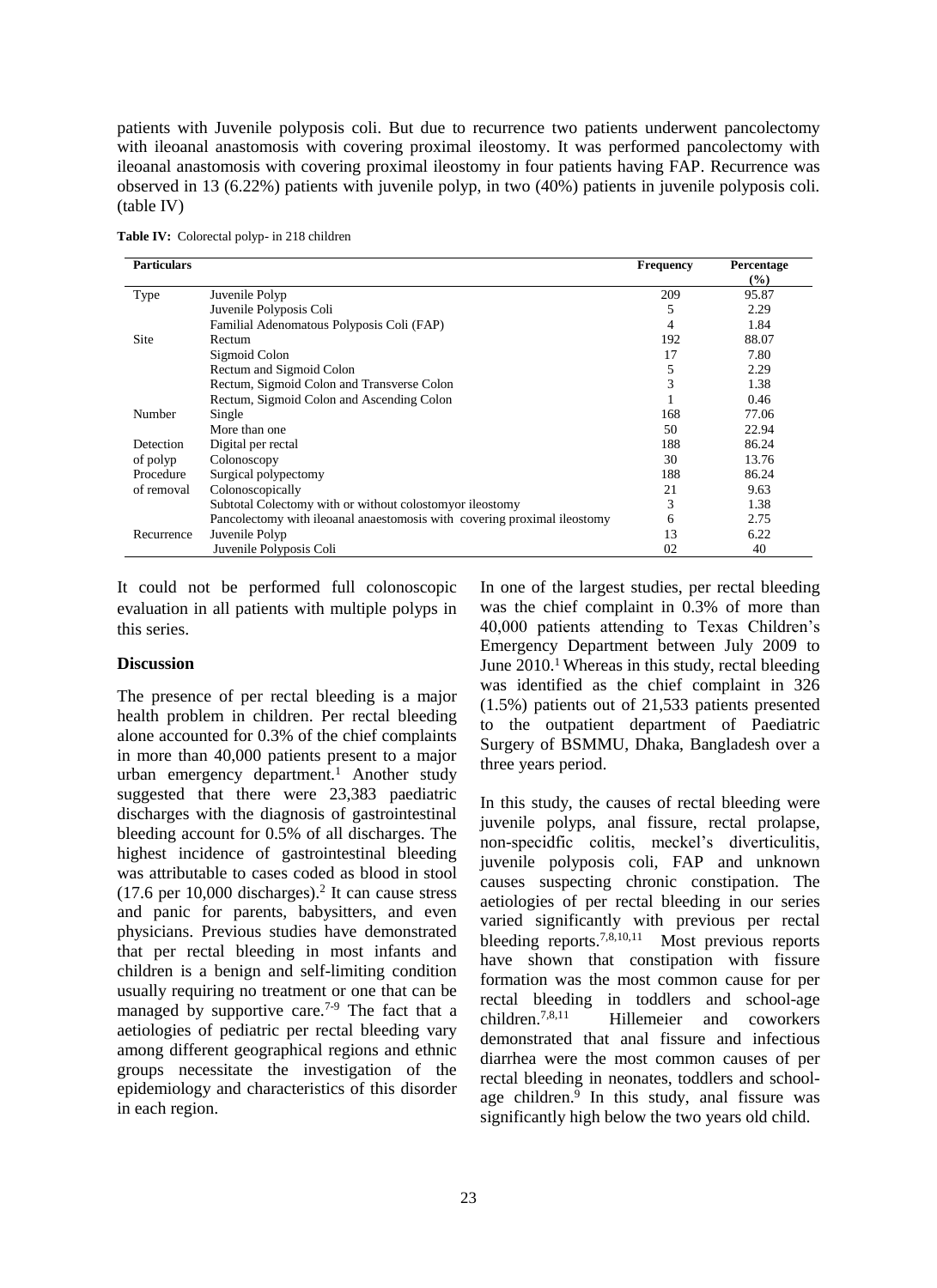A study in 80 children who were managed with per rectal bleeding from January 2005 to December 2007 in various hospitals in Karachi has shown the most common causes of rectal bleeding were rectal polyps, infectious colitis, ulcerative colitis and non-specific colitis.<sup>12</sup> Among Egyptian children, the most common cause of per rectal bleeding was infectious enterocolitis. Colorectal polyps and chronic colitis were the next common causes of per rectal bleeding respectively.<sup>13</sup>

A systematic analysis of Chinese literature found an additional 160 studies that provided relevant data in 53,951 patients showed that the three most common etiologies for per rectal bleeding in children were colorectal polyps (49%), chronic colitis (11%), and intussusception (9%). Colorectal cancer was extremely rare in children. One patient with colorectal cancer was diagnosed.<sup>14</sup>

The reported prevalence of juvenile rectal polyps in children undergoing endoscopic assessment for different indications ranges from 4% to 17% in Western literature. 12,14,15 In India it ranked to 61% reflecting the high incidence in this area.<sup>16</sup> In the current study only 30 (13.76%) patients required colonoscopic examination.

Rectal polyps can be a cause of chronic anemia secondary to passive and persistent blood loss in the stool. 17,18 But no such anaemia were noticed in this study.

Polyps were diagnosed in 188 (86.24%) patients in our study by DRE, which is still an important tool in diagnosis. Other studies reported 60-70% of rectal polyps are diagnosed by DRE.<sup>19</sup> Juvenile rectal polyps in children are usually benign, nevertheless, adenomatous changes and cases of colorectal carcinomas had been reported to arise from juvenile rectal polyps. $20,21$  In this study, report of any single case with dysplastic changes, however, other workers had reported this change in from 0.5% - 11% in their series.<sup>17,22,23</sup> Thus, all juvenile rectal polyps must be excised to avoid the potential risk of future malignancy even if they are asymptomatic.

Bai and his colleagues found that the proportion of colorectal polyp induced LGIB increased with the patients' age.  $24$  In this study, the prevalence of colorectal polyp in the 2-6 years old group was higher in comparison to the other groups.

Good surgical technique is very important to avoid any complication. No complication was encountered fortunately in this series, however others showed 5-14% complications like bleeding and perforation. 23,25,26

Ojuawo and colleagues reported that diarrhea, vomiting, abdominal pain, anorexia, and failure to thrive were the most common accompanying symptoms of per rectal bleeding.<sup>27</sup> In another case-control study, Arvola and coworkers reported that loose and mucous stools, abdominal pain, and vomiting were frequently detected in those children with per rectal bleeding.<sup>8</sup>

In this study, loose stool, constipation, something coming out per rectally during defecation which spontaneously go within the anal canal and in some cases pain during defecation were the most common symptoms that accompanied bleeding per rectum.

In this study recurrence was observed in 6.22% of patients with juvenile polyp. Poddar and colleagues showed in their study that recurrence rate of solitary juvenile polyp was 4.5% and 17-37.5% in patients with more than five polyps.<sup>28</sup>

This study had some limitations. First, it was a study that included all children who referred to the tertiary center with per rectal bleeding. Future studies should be population-based in order to avoid this type of bias.

Second, cases were excluded those who needed immediate surgical intervention. Thus there is no data available on patients who had per rectal bleeding secondary to surgical impressions including intussusception, volvulus, necrotizing enterocolitis, and toxic megacolon.

### **Conclusion**

Colorectal polyps are common cause of per rectal bleeding in children in BSMMU. Proper history and physical examination including DRE along with the colonoscopic examination promotes both rapid and accurate diagnosis and the opportunity for immediate therapeutic polypectomy.

#### **References**

1. Fleischer RG, Donald HS. Rectal bleeding in the Paediatric Emergency Department. Am J Paed Emerg. 1999; 77: 1053-58.